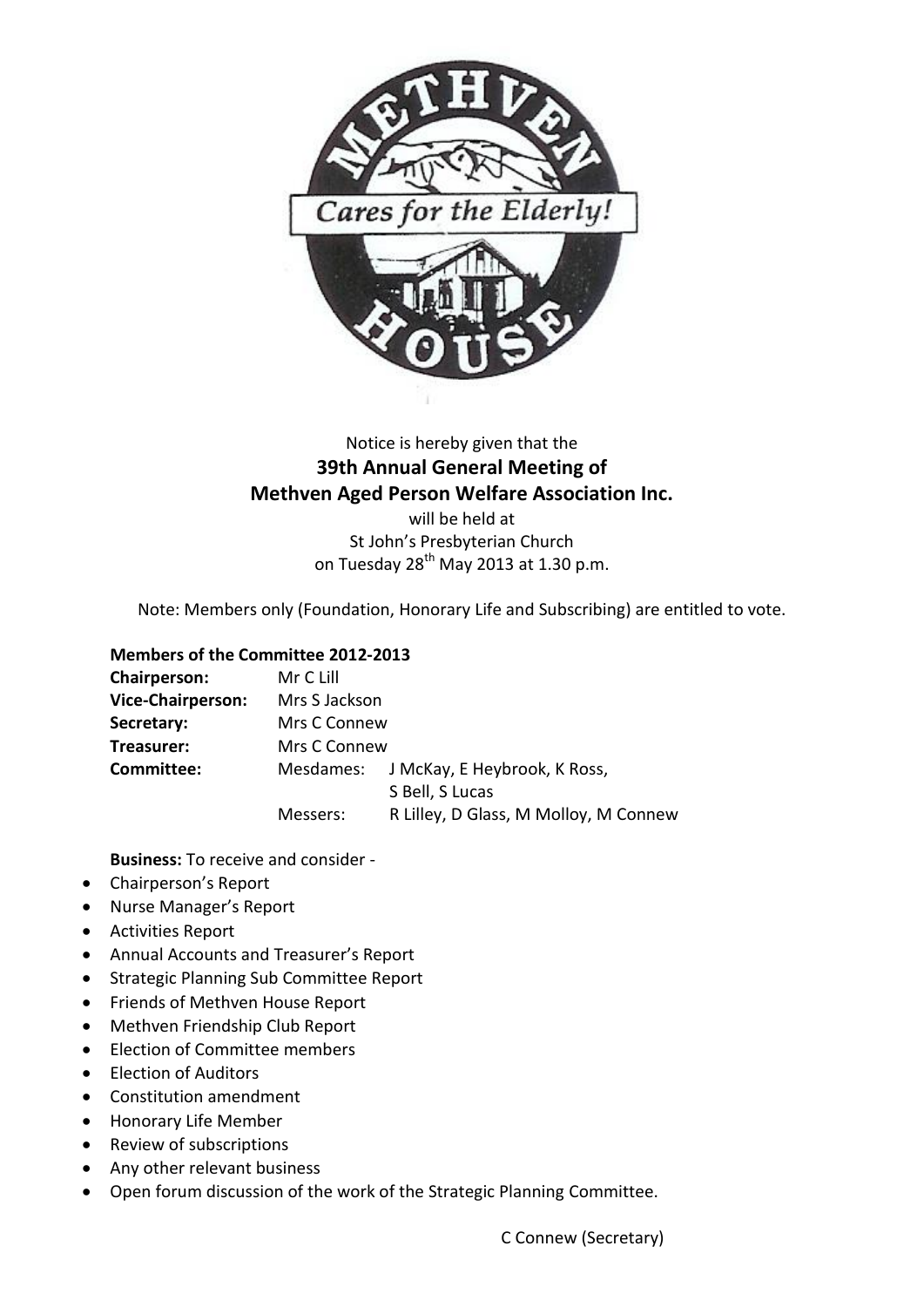#### **CHAIRMAN'S REPORT 2012/2013**

It is with pleasure that I present my first Chairperson's Annual Report to the 39<sup>th</sup> AGM of Methven Aged Persons Welfare Association Inc.

This past year has been another successful one with Methven House fulfilling the expectations of this association and community by providing quality rest home care, meals on wheels, day care and respite care when possible. These services have been provided with professionalism and compassion.

Community owned facilities, such as Methven House, are now a rarity especially in a community of our size. The continued success of Methven House is something we can all be proud of. Special thanks goes to Elizabeth Heybrook and her staff who often go the extra mile for our residents. I wish to make special mention of Mary McGettigan who retired during the year. Mary's efforts often went unnoticed and way beyond the call of duty. She was respected by fellow staff and residents alike.

The committee have had a busy year with the constant challenge to keep finances on the right side of the ledger. The continuing need for maintenance, much of which can be attributed to the age of our facility, can be a huge drain on financial resources. One example of this year was the unexpected need to replace the fire sprinklers to maintain our building's Warrant of Fitness.

The strategic planning sub-committee have continued to concentrate on looking at the long term future of our facilities. During the year we have received an Architects Feasibility Study and stage one of a Business Analysis for future operations.

The committee has reviewed and updated our Constitution in consultation with John Goodwin. Formalising this revised constitution will be part of the AGM's business.

As a result of this year's operational audit, the procedural policies associated with running Methven House are being extensively reviewed. This is giving members of the committee a lot of homework.

During the year we registered the "www.MethvenHouse.co.nz" domain name with a view to having our own website in the future .Included in this process was the replacement of email addresses for key personnel which are now all tagged to this domain name.

We have received many grants and donations throughout the year, both in money and kind. I don't wish to itemise them all, but I would like to recognise some major supporters: the Lochhead Charitable Trust provided the substantial grants to fund our feasibility studies; Sir Graeme and Lady Harrison, funds for a new flat screen TV; the Presbyterian Church for the use of their facilities and Methven Lions Club for their donations of money, manpower and support.

As Chairman I wish to thank all the committee for their work throughout the year, I have to make special mention of two key people, Cathie Connew, our secretary/treasurer, and Judy Dixon, our administrator, they are thorough, efficient and professional, and make a great team.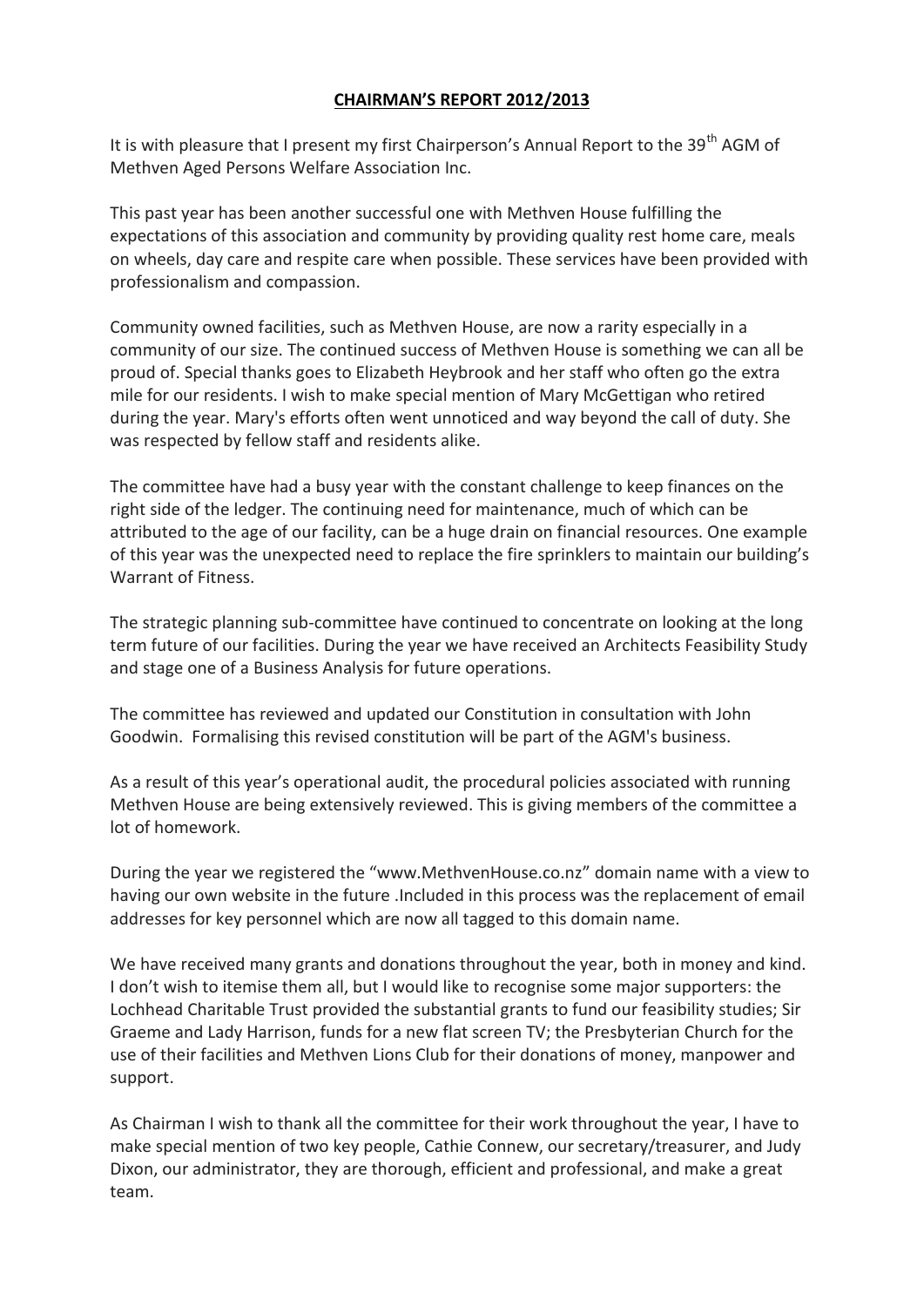Finally I wish to pay tribute to a committee member who passed away in August. Mark Moodie was the Catholic Church representative on our committee for many years. He was a quiet achiever and it was through his encouragement that I offered to serve on this committee. We welcome Myles Connew to the committee as his successor.

Colin Lill Chairman

## **NURSE MANAGER'S REPORT**

Another year has passed and I am happy to present my report to you.

## **STAFFING:**

There have been a few changes to the staff this year. We farewelled Mary McGettigan after 10 years of service. Mary has given much to the residents, staff and the organisation. She works from the heart and has a good knowledge base. We hope she will enjoy her retirement and keep in touch with the residents and staff.

It hasn't been easy to replace Mary, but after a difficult search with a few false starts, Jennifer Gilchrist was appointed and has started work in April. Jenny has lived in Methven for many years and is well known in the community. She comes to us from Christchurch hospital.

Barbara Pomana, who did night shifts, left to have another baby. She is enjoying her new baby boy. Eveline Muldoon from Mt. Somers has taken over the job for the 2 nights and is getting on very well.

Sara Manning, a new arrival from Ireland, has worked with us for the last 2 months as a casual caregiver. She is a very capable, caring young woman.

Judy in the office as an administrator has made a difference for me. She helps with the paper work and renewing of policies and procedures.

Up to Christmas Mary and Hilary Turnbull were part of "On Call" roster for the weekends. With Mary's retirement and Hilary being unavailable for this roster has been difficult to share the weekends around, however with Jenny's appointment this pressure eases. Thank you to both Mary and Hilary for their years of support on this roster.

Again, I thank all my staff for their dedication, skill, humour, positive attitude and the love they bring to their work. When we work as a team it makes the work lighter.

Sue Lumsden will speak about the activities, which she organises for the residents.

## **STAFF EDUCATION:**

During the year we had in house education sessions on infection control, restraint and enablers, and hydration. We had speakers about "Elder abuse and neglect" and "How do we handle distress and anxiety in the elderly". Sheryl Revelly, from the Fire service in Ashburton talked about fire evacuation. This was followed up by an exercise with Methven Fire Service, who carried out a full evacuation exercise one night, This was a good learning curve for all involved. Thanks to the boys!

Currently staff are involved in renewing first aid/CPR knowledge with St. John. Staff working in the kitchen have a food safety training. Melva had attended a food safety refresher and she passed with a star.

I attended study day around dementia care. At present I am doing a computer course to learn how to use Interrai assessment and care planning online software. This is a very lengthy tool, which the government has made compulsory.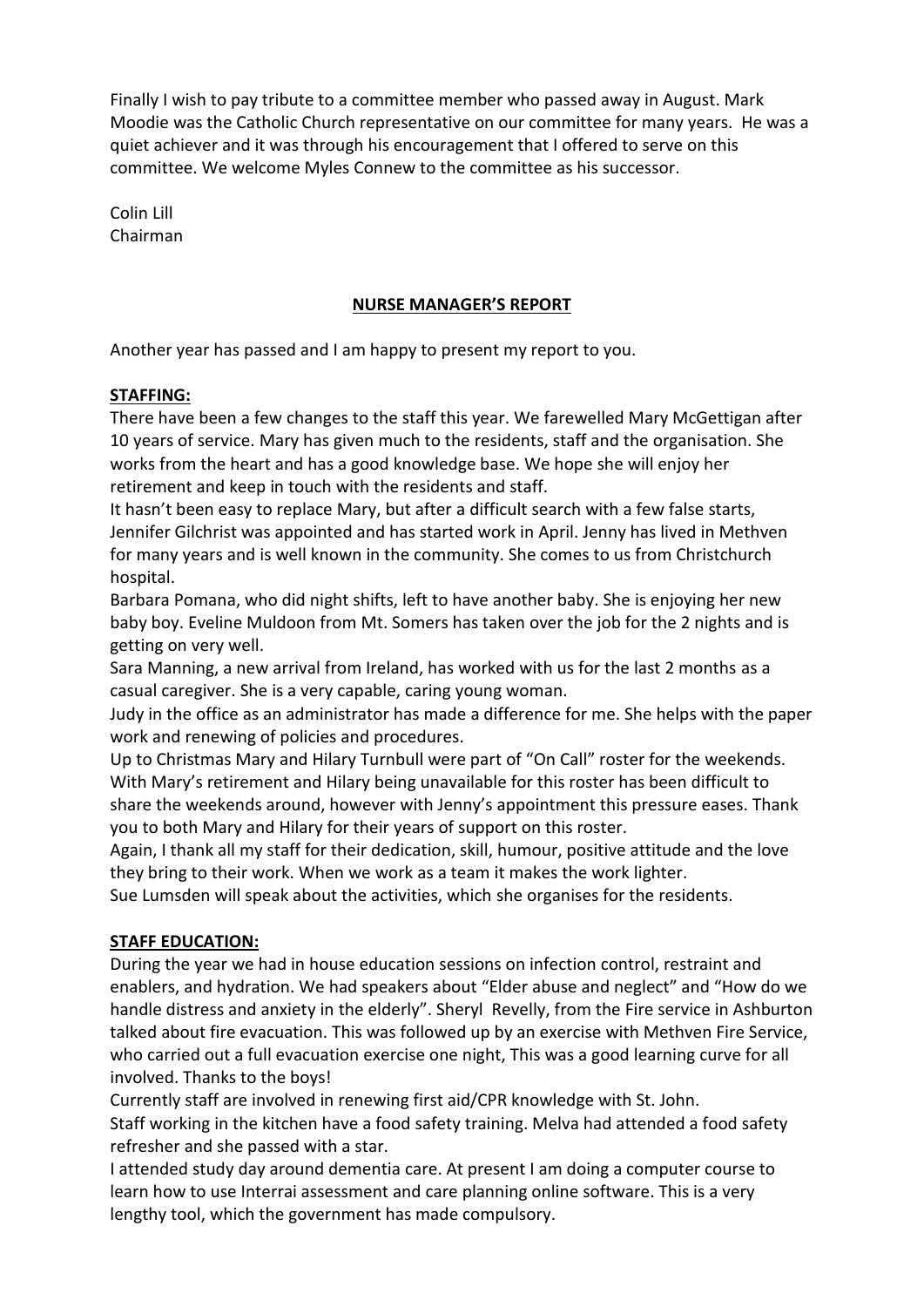#### **RESIDENTS:**

I would like to remember Mr. Jim McNaughton, who died this year. Jim lived with us for 5 months; a real gentleman. He died peaceful at Methven House.

We were very sorry that Mrs. Dot den Baars couldn't return to Methven House, we haven't forgotten Dot.

We welcomed 2 well known Methven identities: Mr. Tom Harrison and Mr. Ivan Lyttle. Mrs. Maddy Ross moved from the flat into the house. We have had a few empty beds during the last year, but the house has been full so far this year! When we had vacancies, we had several men coming in for respite care. We enjoy to having them for their short stays. Mr. Patrick Sullivan moved into the empty flat; Pat came from Mt. Somers, where he lived with his daughter.

We provide day care/respite to give the family or spouse a break in the day to day care of a loved one. This is usually available from 10.00am till about 4.00pm. The service includes the opportunity to participate in activities, a cooked meal at noon, and morning and afternoon tea. For this we charge \$20 for more information please contact me.

#### **MEALS ON WHEELS:**

Five days a week we cook for about 14 people in the community. The volunteer drivers deliver the meals around town. Mary McGettigan has organised the drivers for many years and we are very pleased she is continuing in this role. Some drivers have regular days which contributes making the job easier for Mary, however all help is appreciated. Our thanks to Mary and the drivers. If you would like to join the driver roster please contact Methven House or Mary directly.

## **MAINTENANCE:**

The sprinkler system has been refurbished due to the need to replace sprinkler heads which were the subject of a historical recall. The funds raised by the Lions Club – Mt Hutt Open Day were put towards this cost.

There were numerous routine repairs and additions to electrical equipment. The washing machine was replaced having causing many headaches with numerous unsuccessful repairs. A few minor refurbishments and other equipment upgrades were completed. However there was not as many as originally planned due to low occupancy causing concern with the budget.

Many thanks to Methven Lions, who provided funds and labour to lay down paving stones from the office to the backdoor, near the clothesline and the rubbish bins.

The Methven Lions also provided funds for the new sun shade blinds in the lounge.

Methven House Goes Green! - We now participate in a new service to recycle incontinence supplies to compost. A very good initiative to reduce the huge amount of waste we produce.

## **OUTDOORS:**

Huntley Gray continues to cut the lawn faithfully and does some of the garden. Some trees have been pruned and some cut down around the office entrance. Two rhododendrons have been planted in memory of Miss Jean Wightman.

The gutters have caused trouble with blocking and overflowing. Some of the downpipes have been cut a little shorter so they empty out better. Also many thanks to Dave McLeod for helping to identify and repairing a long standing problem with water entering a resident's room in wet weather.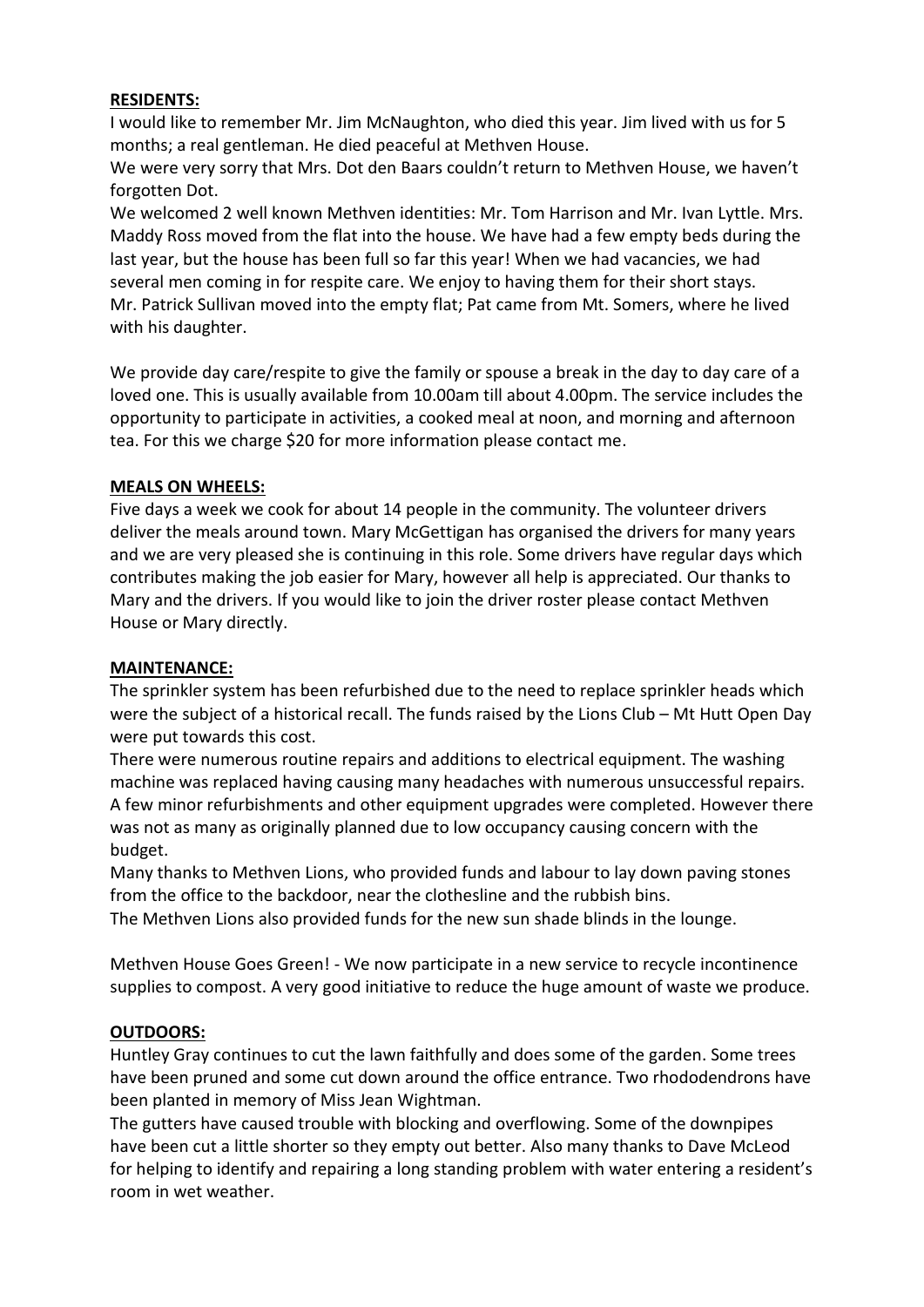#### **DONATIONS:**

A flat screen TV. has been donated. We were already digital, but now we have a bigger picture. We were very pleased to accept a beautiful leather lazyboy chair. We received monetary gifts from Rev. David Vaughan's wedding and proceeds from a dance at the Presbyterian church.

During the year we receive vegetables, fruit and eggs from the community. Other major food donations have included a large ham and a large salmon. It is great that people are aware that Methven House is happy to share the crops from their gardens. A sincere thank you for this support.

I like to conclude my report to thank the staff of Methven House for their ongoing good work and making Methven House a nice place to live for the residents. My thanks to the committee for their ongoing support and forward thinking about the future of Methven House.

And last but not least, a sincere thank you to you here present that support Methven House in many ways.

Please accept my report for the year 2012 -2013.

Elisabeth Heybrook, Nurse Manager

## **ANNUAL ACCOUNTS AND TREASURER'S REPORT**

It has been a financially difficult year for the association as the annual accounts show. However in some ways the result was not quite as bad as the \$10 840 deficit might indicate. When the costs and donations associated with the work investigating the future of Methven House are removed, the difference between this year and last year is far less dramatic. Last year after taking into account the one off insurance adjustment, the association had a deficit of \$5523, this year after adjustment for the "New Methven House" investigations the deficit was \$4460.

The most important contributor to these deficits has the problems finding residents for shared rooms. Last year the effect of this was estimated to be one empty bed for 36 weeks, this year this increased to one empty bed for 52 weeks. One bed in a male share room was vacant for 10 months and a bed in a female share room was vacant for a number of weeks. Offering respite care has utilised some of this spare capacity but the overall there has been less income from our core income area by \$1324. This issue highlights the long term need to upgrade our facilities to meet the changing needs of potential residents. The good news is that currently the house is fully occupied and has been for the last few months.

Meals on Wheels income has grown this financial year but is a volatile source of income as the demand for this service fluctuates depending on the need in the community. Income from the flats was stable with only 10 weeks vacant across the four flats in the whole year.

I would like to complement Elisabeth on keeping the operating expenses under a strict control which is evidenced by little variation in most of these costs. The wages category has seen the largest increase in dollar value but this only represents an increase of 2.8%. Luckily this increase has been balanced by much lower costs of repairs and maintenance; otherwise a much larger deficit would have been possible. The committee was very aware that the low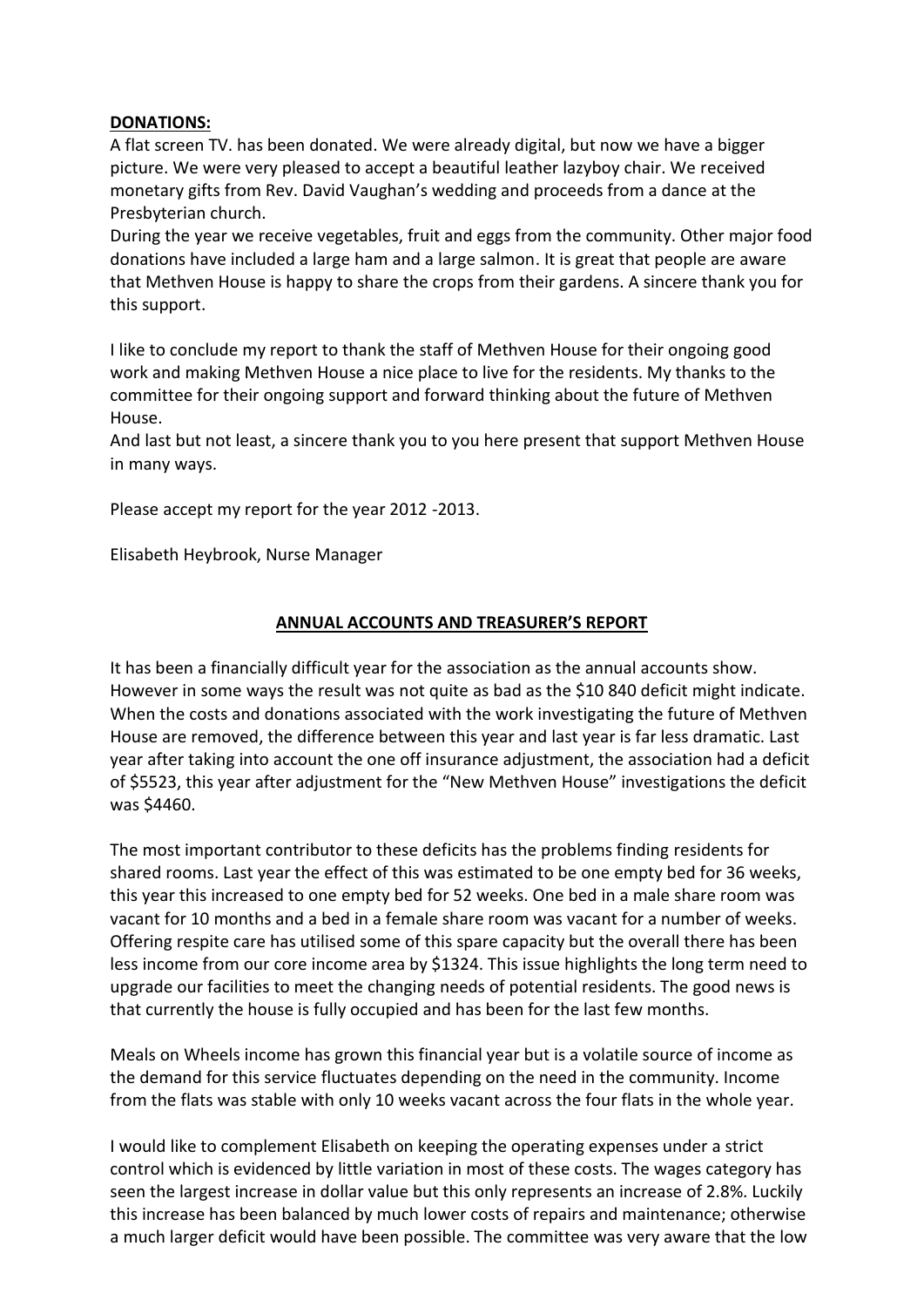occupancy would result in a deficit so all discretionary spending was postponed unless an external funding source was available. We are very grateful for the considerable support from the Methven Lions and other donors which has enabled the upgrades to the house which have been completed this year. More details of these are in the Nurse Manager's report. I would also like to thank the Lochhead Trust for the assistance with covering the costs of the reports investigating the options for the future of Methven House.

Another issue for the treasurer this year has been changes to financial reporting legislation. Over the next two years, there will be some changes to the legislation surrounding the reporting requirements for charities. The first is that medium and large charities will be required to undergo compulsory annual accounting assurance of their accounts. The committee was not comfortable with the draft proposals for this new legislation which would have categorised MAPWAI as a large charity requiring the more complex and more expensive form of assurance – an audit. A submission was made, and was one of many questioning the cut off points for the categories. The revised proposed legislation will have no effect on the operation of the society as MAPWAI will be a "medium" charity and have the choice between an accounting review or an audit depending on the requirements of our association.

The second change is a set of accounting standards for the presentation of annual accounts for charities. Until now there has been no standard for the presentation of these accounts so it can be difficult to compare the accounts of one charity with another. These standards will give accountants and charity administrators clear guidelines on the presentation of this information and will provide consistency across all charities. Members may see the result of these changes in the next annual report, but it will definitely be evident by the following year when this reporting becomes compulsory.

In summary the biggest concern for the upcoming year is maintaining occupancy as there is such a fine line between surplus and deficit. The committee will also be implementing a superior room charge to increase the income from these more desirable rooms and to help stabilise the short term security of the services provided by Methven House. However the long term will require a much more radical change to the operations of Methven House, but this is the work of the Strategic Planning sub-committee and will be covered later in the meeting.

Special thanks to Judy Dixon who is my right hand in the accounts and administration area. Her work in the past year has been fantastic and I couldn't do this job without her support.

## **STRATEGIC PLANNING SUB COMMITTEE REPORT**

The Strategic Planning sub-committee's role is to focus on the long term options for the association and Methven House. The sub-committee has mainly focused on two areas this year.

First area of focus is the financial viability of Methven House for the next 2 to 3 years. The work in this area has focused on increasing income through reviewing charges and increasing occupancy. As part of this work the committee recommended the implementation of an activities charge for those residents who take part in outings. This is a cost recovery based charge and is a small part of an overall plan to increase income. The committee has recommended the implementation of a superior room charge and this will be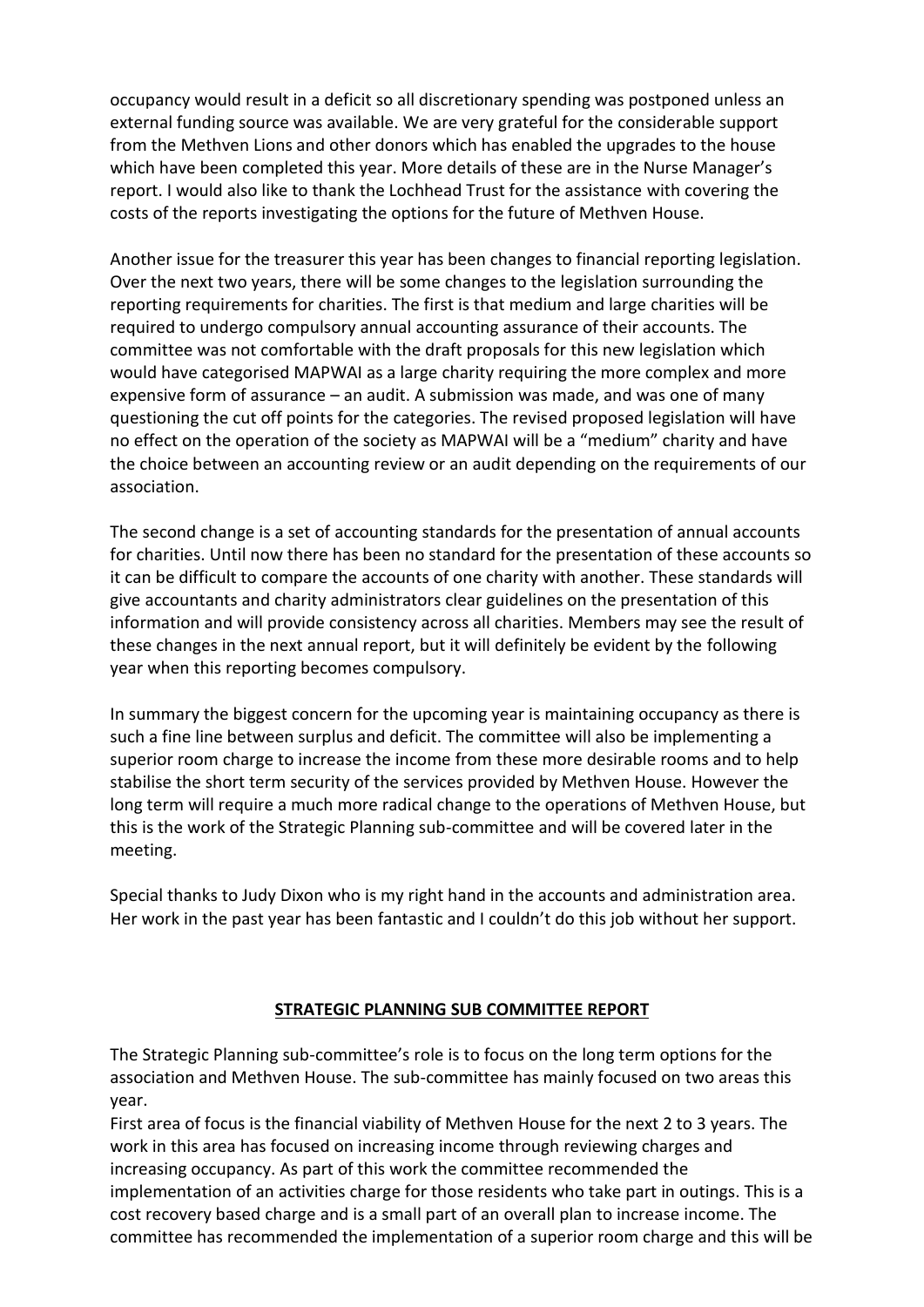introduced this financial year. In addition to adjusting income related charges the committee has also been investigating marketing options and as part of this work, the association now "owns" [www.methvenhouse.co.nz](http://www.methvenhouse.co.nz/) for the home of a future website. The expected outcome of this work will to increase awareness of all our services and increase occupancy where possible.

The second area of work for the sub-committee is the 4- 10 year plans for the association and Methven House. Below is a summary of the work that has been done in this area over the last few years.

In 2009, the Lochhead Charitable Trust approached the association with an offer to donate a sizable plot of land adjacent to Grace Ireland Drive. The offer was only available should the land be used for the construction of a new aged care facility. This generous offer was a catalyst for the committee to start an investigation into the future of Methven House on its current site.

This investigation was also important to consider a number of other issues related to the current building which had been causing concern with regards to the long term viability of the current service. These included:

- \* the age of the building and associated costs of maintenance and operations particularly heating
- \* the demand for a different type of accommodation from potential residents (lack of en-suite bathrooms and increasing preferences for single rather than shared rooms)
- \* the increasing age and frailty of residents meaning that new and often larger equipment is required to assist with care e.g. hospital style beds and hoists.
- \* whether the overall size of 12 residents would meet the needs of the growing population of the Methven area.\*
- \* the long term demand for the small rental flats which were designed for a single resident

At this point there was a variety of opinions amongst the committee as to the options for the future, however the Canterbury Earthquake of September 2010 provided a new perspective and an impetus to the need for the association to increase the speed of the investigations. Though the Methven House itself received only minor damage, it was recognised that the double brick construction of the building would need to be strengthened if it was going to continue to be an aged care facility in the long term.

The committee identified two possible directions for the future. The first being to renovate, strengthen and extend the current building on its current site. The second option was to build a new building on the land offered by the Lochhead Charitable Trust. After consulting with a number of business advisors, the first action point to address was identified. This was an architectural feasibility study to assess these two options from an architectural perspective including estimated costs for the two options. The Lochhead Charitable Trust kindly agreed to fund this work and Novak and Middleton was commissioned to undertake this study which was completed in July 2012. The overall recommendation from this report was that the new building on the new site was the best option for a number of reasons (summary pages of this report have been provided in this report). After considering the full report the committee agreed that this was the best option but with an estimated build cost of over \$6 million, this raised a whole new raft of questions which need to be investigated. The most important of these were:

- 1. What is the long term financial viability of a new facility?
- 2. What is the best mixture of services (hospital, dementia and/or rest home care) to provide for our community and financial reasons?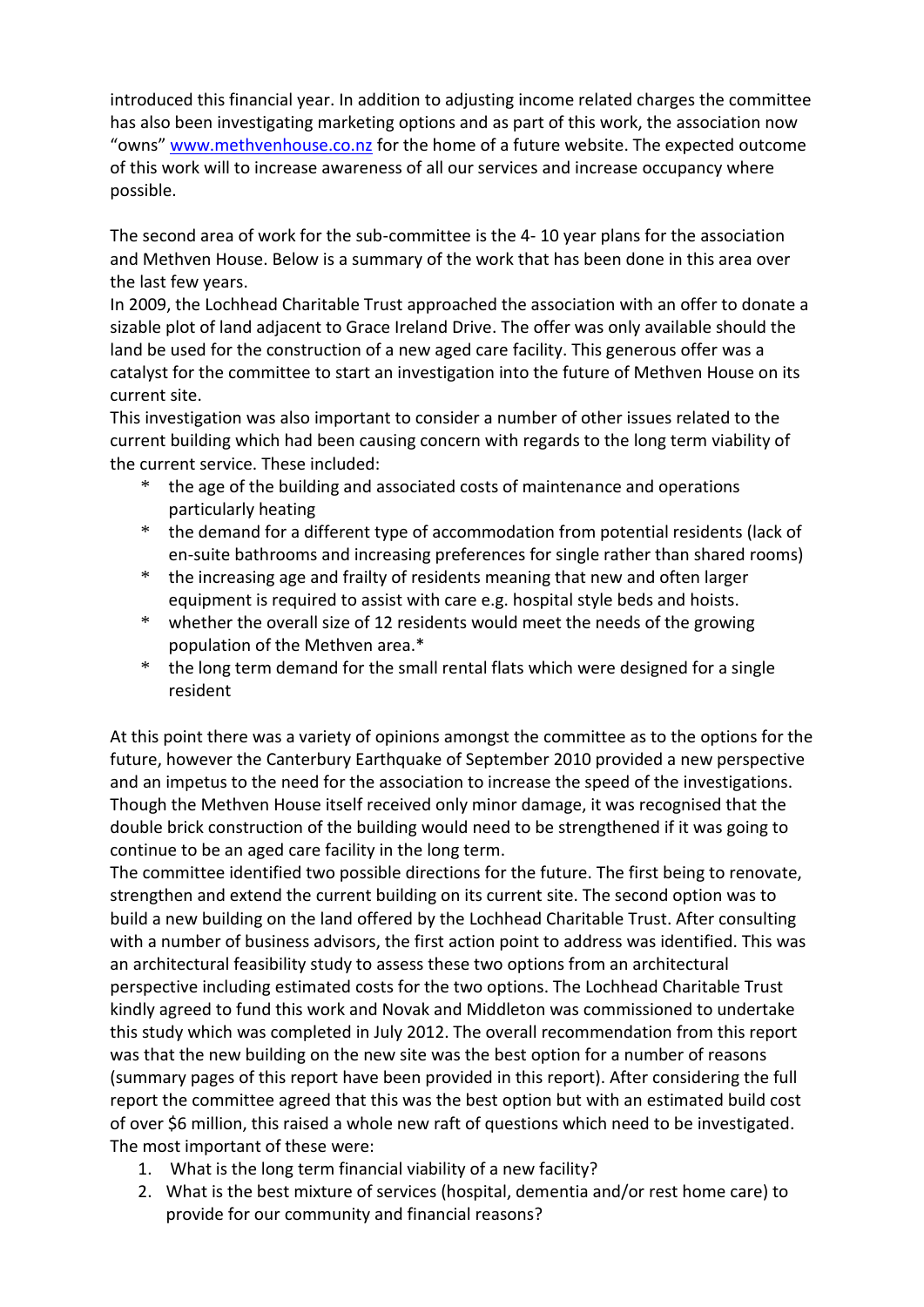It was decided that to answer these questions, a business feasibility study was needed. This course of action was supported by the trustees of the Lochhead Charitable Trust. It was identified that Grant Thorton New Zealand as authors of the Aged Residential Care Service Review (2010) (co-sponsored by New Zealand Aged Care Association and the 20 District Health Boards of New Zealand) would be the most suitable organisation to undertake this next report due to the considerable experience and background in this industry. In Dec 2012 Martin Gray (Head of Lead Advisory) provided a proposal for a two stage investigation into the options for the new Methven House. The Lochhead Trust indicated that they would be able to provide funding to cover the cost of stage one of this study but due to their many other commitments in the Mid Canterbury community it would be unlikely they could provide financial assistance past that point. Stage One of the report was therefore commissioned and was received on 23 April 2013.

Stage Two of this report has been recently commissioned. The sub-committee has applied for assistance with the funding cost of this report. It is hoped that this application will be successful, however it was the belief of the full committee that this report was critical to decision making and if the funding application was unsuccessful, reserve funds would be used to cover this expense.

We hope to be able to present the results of this work to the members and wider community within three months.

## **ADDITIONAL INFORMATION:**

#### **Election of Committee Members**

Kathy Ross is resigning from the Committee this year and we would like to thank her for her work over the last few years.

We have Colin Lill, Richard Lilley and Morris Molloy retiring by rotation and all are available for re-election this year. To maintain the roster of two community committee members retiring each year, it is suggested that one term of three years, plus two terms of two years be elected at this AGM.

#### **Election of Auditors**

The committee recommends keeping Byron Pearson of Veritas Accounting & Auditing Limited as assurance provider.

#### **Constitution Amendment**

Please see attached revised Constitution; this has been updated to realign with changes in the Charities Act and other general modernisations. We have added clause 3e which will be discussed further at the meeting.

#### **Honorary Life Member**

As per our constitution notice is given that Derek Glass has been nominated for Honorary Life Membership of Methven Aged Peoples Welfare Association Incorporated. Nominator: Morris Molloy Seconder: Cathie Connew

#### **Subscriptions**

We propose keeping the annual subscription at \$10.00.